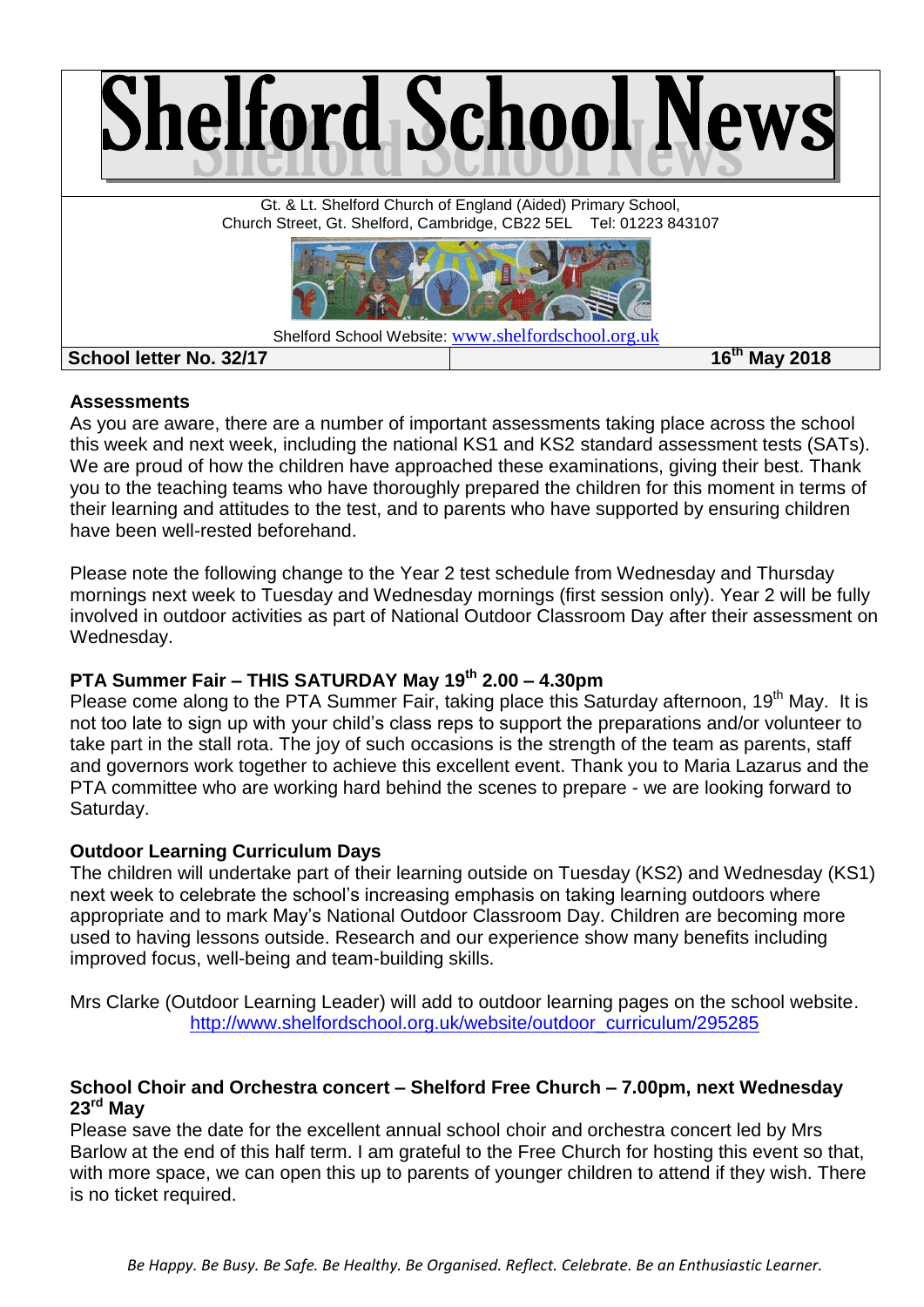Please bring your child to the main entrance of the Free Church, Great Shelford with their instrument at 6.40pm. Parents will then be asked to gather in the back room where a drink will be served by the PTA before the start of the performance for those who wish it. Please note that drinks can not be taken into the sanctuary. Choir and orchestra members should attend in their school uniform with a choir T-shirt and bring a water bottle. Thank you.

## **Ascension Service and Picnic**

Parents are welcome to join us for the Ascension service at St Mary's Church Greatt Shelford at 11.15am on Thursday  $24<sup>th</sup>$  May. A number of children from Year 4 will be taking part. After this the whole school will be walking to the Wale Recreation Ground in Little Shelford for a whole school picnic and games. We would be grateful to hear from any parent who is able to help with accompanying the children to and from the Wale Recreation Ground. In this instance, as you will be walking as part of a large group, volunteers do not need to be DBS checked. Please leave your name at the school office.

### **Gymnastics Club**

Please note that there will be no gymnastics on Thursday  $24<sup>th</sup>$  May.

### **Volunteer required for Netball Club**

A volunteer is required to help coach Year 5/6 alongside Mrs Crew on Mondays 3.30-4.30pm. The sessions are fun and it is rewarding to see the children's skills develop. A knowledge of netball is essential along with the requirement to attend each week and the capacity to attend occasional after-school tournaments, two of which are in May. The necessary volunteer application form, DBS checks and induction session can all be easily completed via school. For more information, please enquire at the School office or email [rachel.crew@frog.co.uk](mailto:rachel.crew@frog.co.uk)

### **SMART watches and mobile phones in school**

A very small number of children have recently brought SMART watches with the facility to video, record and photograph into school. Please be advised that, for safeguarding reasons, these are not permitted on the school site.

May I also remind all parents that children are also not permitted to bring mobile phones onto site.

Kind regards, Mrs Evans

#### **Free school meals**

As from 1<sup>st</sup> April 2018, more families have been eligible for Free School Meals (FSM) as the income threshold for **Free School Meals (FSM)** has decreased to £7,400 net (take home pay). If this is your situation, please apply by completing a **Free School Meals (FSM) form** on the following website [www.cambridgeshire.gov.uk/freeschoolmeals.](http://www.cambridgeshire.gov.uk/freeschoolmeals) In addition to **Free School Meals**  for your child**, this will also entitle the school to receive extra funding**, so please do help us by registering in this way if this is your situation, even if your child brings a packed lunch. Thank you for supporting the school in this way.

#### **Survey**

Cambridgeshire County Council are currently gathering feedback from parents on the *School Admissions* process and *Home to School Transport* process. Please follow the links below if you would like to contribute your views:

School Admissions <https://www.smartsurvey.co.uk/s/SchoolAdmissions2018/>

Home to School Transport <https://www.smartsurvey.co.uk/s/HomeToSchoolTransport2018/>

Both surveys will close on **Friday 25th May.**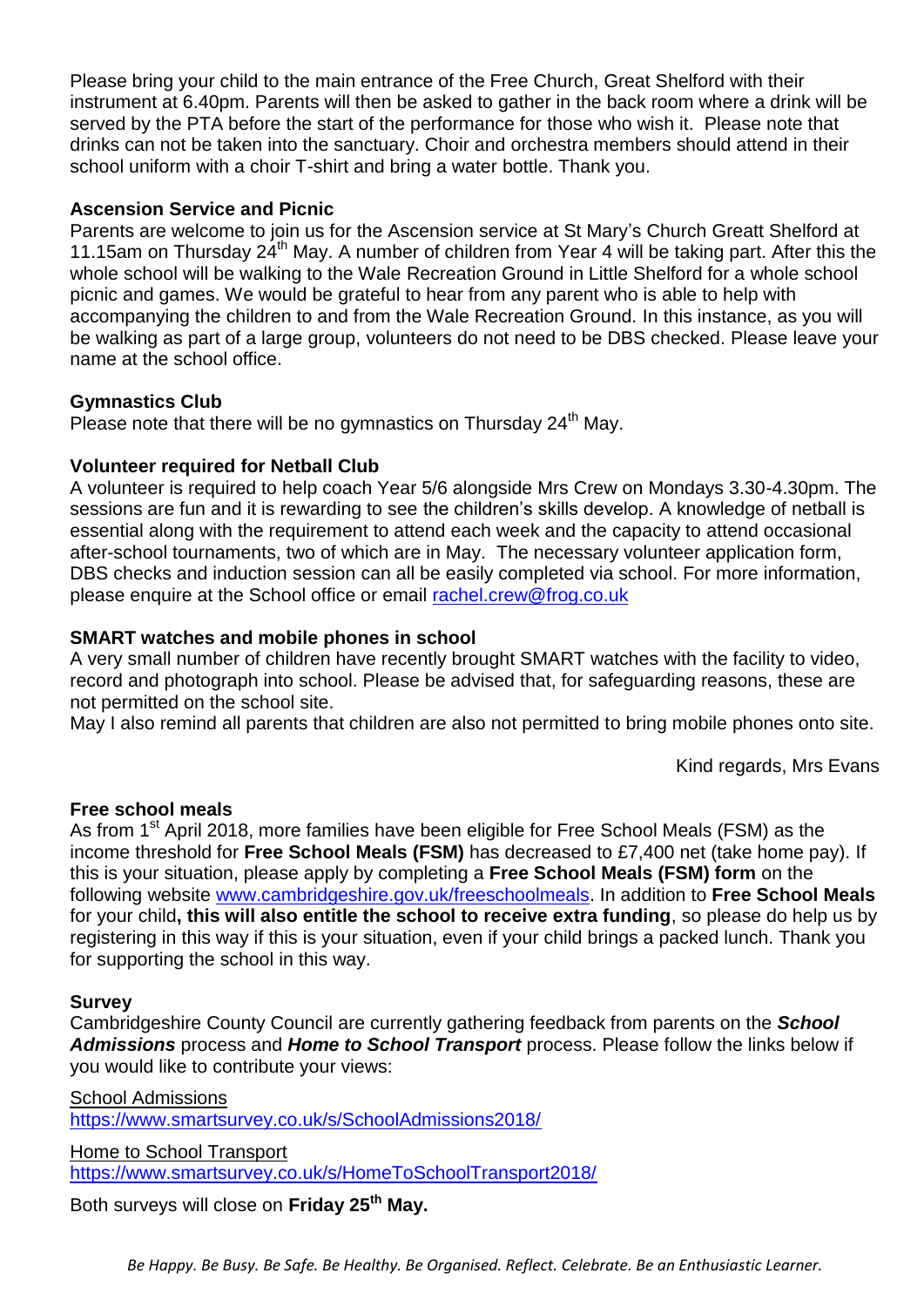# **Focus Group**

There is also an opportunity for **parents** to get involved in a focus group and provide detailed feedback about either or both application processes. To get involved in this please leave your details in the last section of the survey or email [transformation.team@cambridgeshire.gov.uk](mailto:transformation.team@cambridgeshire.gov.uk) with the subject 'School Admissions and Transport Focus Group' **by 5pm, Friday 18th May**.

# **Affordable childcare information for parents**

The Government launched its 30 hours extended entitlement for 3 and 4-year-olds in September 2017. Working parents of younger children may find information about this extended childcare entitlement useful. Tax-free childcare has now been extended to children up to the age of 12 for out of school and holiday care.

The Government's Childcare Choices website, **[https://www.childcarechoices.gov.uk/](http://r20.rs6.net/tn.jsp?f=001_I0kNjQe7oI_oiJcZBDjW0Q9bqWxP9kYOWV5X-vy2slfkQI5N3v0u_kPunapTREu9dYSlbNsUIAYBpW3igLc3D9p9CepyXi26W7PpCsrBr5dcPzMiiKnmxs_rooxDHYseEEG1ps4MINgfXb5I5wHcb1Z9nedD-iG0C_rtHUe6whZAFXXEtGNS9ZL-ynwAvI3&c=I_Ni75-cIOD1FB3_TfLNgLys5Xc4tz0o7o67QfbJq8ZFV7c2fHdaJQ==&ch=m0y01WoF2N4V090skAvl4ATMY_xbg87eRDPm29KImI2P9uPK8cYIaA==)**, offers parents information on all the available childcare entitlements. Any enquiries on 30 hours extended entitlement can be sent to [30HoursChildcare@cambridgeshire.gov.uk.](http://r20.rs6.net/tn.jsp?f=001_I0kNjQe7oI_oiJcZBDjW0Q9bqWxP9kYOWV5X-vy2slfkQI5N3v0u_kPunapTREusOQT6ZM2lx0dQ6B6pV1jYKCd0N05hAGkfBuZWpA_10FiofdsSZBbSBxsR4KzpQIAfAIJsJ0qtpK46FPedP7nMUwx6Yp7RqyPfIgjFmRj1Dn31P2-57ESuvTfzkRMtHyN2sI2v7-EAic=&c=I_Ni75-cIOD1FB3_TfLNgLys5Xc4tz0o7o67QfbJq8ZFV7c2fHdaJQ==&ch=m0y01WoF2N4V090skAvl4ATMY_xbg87eRDPm29KImI2P9uPK8cYIaA==)

# **Dates for next academic year (including INSET days):**

| <b>Autumn Term 2018</b>                                                              | <b>Spring Term 2019</b>                         | <b>Summer Term 2019</b>                          |  |  |  |
|--------------------------------------------------------------------------------------|-------------------------------------------------|--------------------------------------------------|--|--|--|
| Tuesday 4 <sup>th</sup> September 2018 to                                            | Thursday 3 <sup>rd</sup> January 2019 to Friday | Tuesday 23rd April 2019 to                       |  |  |  |
| Wednesday 19 <sup>th</sup> December 2018                                             | 5 <sup>th</sup> April 2019 inclusive            | Wednesday 24 <sup>th</sup> July 2019 inclusive   |  |  |  |
| inclusive                                                                            |                                                 |                                                  |  |  |  |
|                                                                                      | Half term Monday 18 <sup>th</sup> February      | Half term: Monday 27 <sup>th</sup> May to Friday |  |  |  |
| Half term Monday 22 <sup>nd</sup> October 2018                                       | 2019 to Friday 22 <sup>nd</sup> February 2019   | 31 <sup>st</sup> May 2019 inclusive              |  |  |  |
| to Friday 26 <sup>th</sup> October 2018 inclusive                                    | inclusive                                       | May Day: Monday 6 <sup>th</sup> May 2019         |  |  |  |
| Shelford School Professional Development Days (INSET) on which the school is closed: |                                                 |                                                  |  |  |  |
| 1. Tuesday 4 <sup>th</sup> September 2018                                            |                                                 |                                                  |  |  |  |
| 2. Wednesday 5 <sup>th</sup> September 2018                                          |                                                 |                                                  |  |  |  |
| 3. Thursday 3rd January 2019                                                         |                                                 |                                                  |  |  |  |
| 4. Friday 4 <sup>th</sup> January 2019                                               |                                                 |                                                  |  |  |  |
| 5. Friday $24th$ May 2019                                                            |                                                 |                                                  |  |  |  |

# **Change to lunch on Thursday 17th May.**

Roast beef with Yorkshire pudding, roast potatoes, seasonal veg & gravy or Quorn roast with Yorkshire pudding, roast potatoes, seasonal veg & gravy (v)

or

Jacket potato

Fudge tart or Shortbread biscuit

# **Change to lunch on Wednesday 23rd May**

Crispy bubble fish fillet & chips or Quorn dippers with barbecue dip & chips or Ham & cucumber baguette

*Be Happy. Be Busy. Be Safe. Be Healthy. Be Organised. Reflect. Celebrate. Be an Enthusiastic Learner.* Lemon mousse or Fresh fruit slices or Fresh yoghurt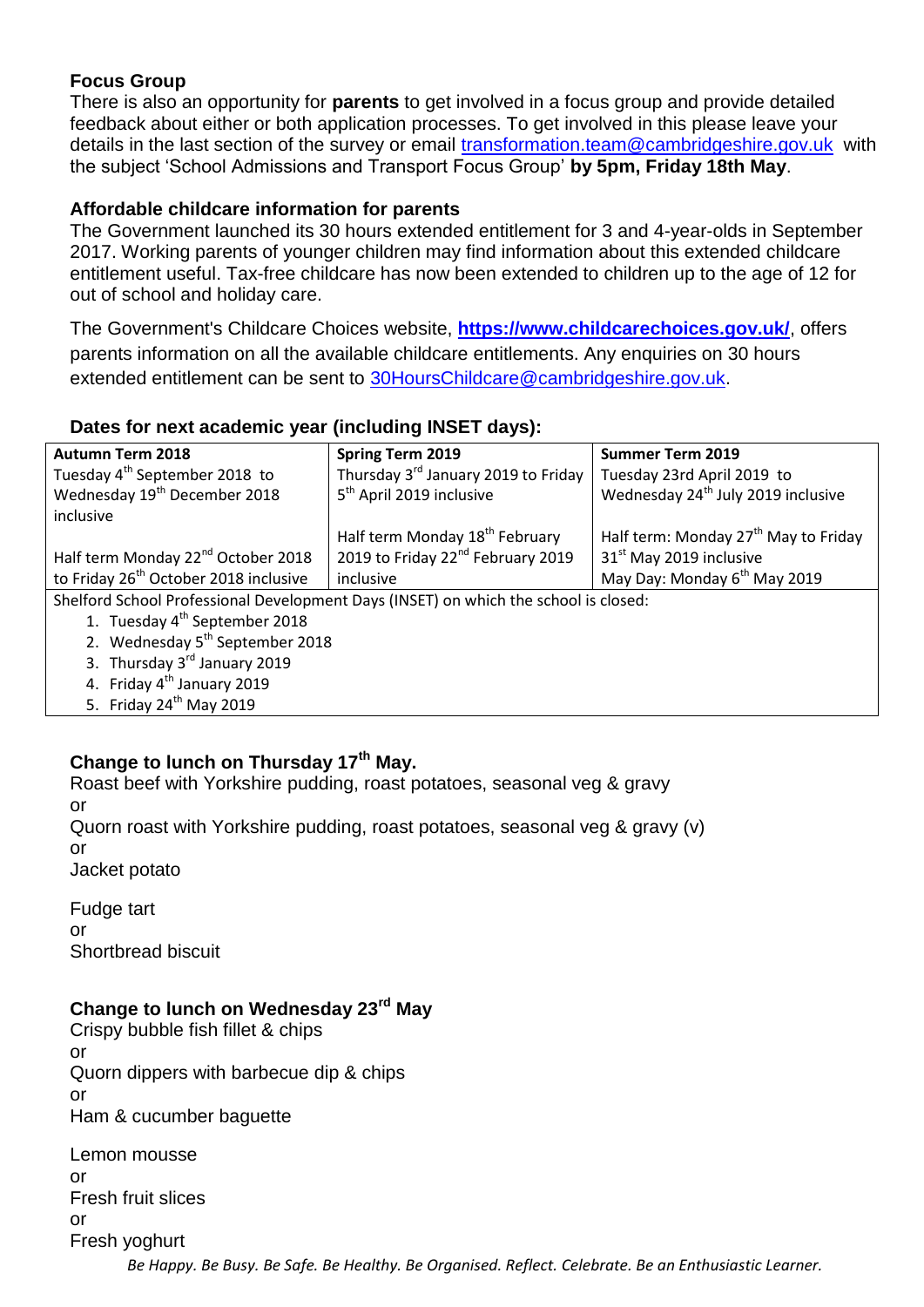## **Sports news**

We have enjoyed lots of great sports reports in celebration assembly recently. For further information regarding sports news and write-ups, please see the sports page under the 'Curriculum & Enrichment' section on the website.

#### **Woodwind Lessons**

There are currently two spaces available for children who would like to learn flute, clarinet or saxophone. If your child is interested, please contact the office.

| Celebration assembly achievements - Friday 11th May 2018                         |                                                                       |  |  |  |
|----------------------------------------------------------------------------------|-----------------------------------------------------------------------|--|--|--|
| This half term's Secrets of Success focus:                                       |                                                                       |  |  |  |
| Push yourself<br>$\bullet$                                                       | Golden Mile-25 Miles Silver (4 house points):                         |  |  |  |
| Headteacher's Award (4 house points):                                            | Not awarded this week                                                 |  |  |  |
| <b>Matias Berri</b>                                                              |                                                                       |  |  |  |
| Jake Wilyman<br>$\bullet$                                                        | Golden Mile – 50 Miles Gold (4 house points)<br>Not awarded this week |  |  |  |
| Alice Woodcock                                                                   |                                                                       |  |  |  |
| <b>Evie Brady Ellis</b>                                                          | Golden Mile - 75 Miles Emerald (4 house points)                       |  |  |  |
| <b>Ellie Moss</b>                                                                | <b>William Crump</b>                                                  |  |  |  |
| Abi Barr<br>$\bullet$                                                            |                                                                       |  |  |  |
| <b>Innes Stewart</b>                                                             | Celia (10 house points)                                               |  |  |  |
| <b>Henry Haigh</b>                                                               | • Not awarded this week                                               |  |  |  |
| Star Writer (4 house points):                                                    | Cyril                                                                 |  |  |  |
| Ella Scourfield<br>$\bullet$                                                     | Miss Bachewich<br>$\bullet$                                           |  |  |  |
|                                                                                  |                                                                       |  |  |  |
| Maths Investigator Award (4 house points):<br>Not awarded this week<br>$\bullet$ | Care of Books (2 house points per class member)                       |  |  |  |
|                                                                                  | $\bullet$ Year 4                                                      |  |  |  |
| Pen Licence:                                                                     |                                                                       |  |  |  |
| Not awarded this week<br>$\bullet$                                               | Dinner winners (2 house points per class member)<br>$\bullet$ Year 2  |  |  |  |
| Golden Mile - 5 Miles (2 house points):                                          |                                                                       |  |  |  |
| Not awarded this week                                                            | Silver bins (2 house points per class member)                         |  |  |  |
|                                                                                  | • Year 1                                                              |  |  |  |
| Golden Mile-10 Miles Bronze (4 house points):                                    | $\bullet$ Year 5                                                      |  |  |  |
| Not awarded this week                                                            |                                                                       |  |  |  |
|                                                                                  | This week's house winners:                                            |  |  |  |
|                                                                                  | <b>Otters</b>                                                         |  |  |  |

# **Limiting illness in school**

For further information, please use the following link to our school website: [http://www.shelfordschool.org.uk/website/guidance\\_on\\_absence\\_for\\_common\\_illnesses/216944](http://www.shelfordschool.org.uk/website/guidance_on_absence_for_common_illnesses/216944)

# **Dinner Money**

For information regarding school dinner money, please use the following link: [https://shelfordschool.eschools.co.uk/website/online\\_payments\\_for\\_school\\_dinners\\_trips\\_etc/201](https://shelfordschool.eschools.co.uk/website/online_payments_for_school_dinners_trips_etc/201808/cHJldmlld3x8MjAxOC0wMS0xNyAxMzo1MDowNQ) [808/cHJldmlld3x8MjAxOC0wMS0xNyAxMzo1MDowNQ=](https://shelfordschool.eschools.co.uk/website/online_payments_for_school_dinners_trips_etc/201808/cHJldmlld3x8MjAxOC0wMS0xNyAxMzo1MDowNQ)=

# **Medicines in school**

For information regarding medicines in school, please use the following link to our school website: [https://shelfordschool.eschools.co.uk/website/administering\\_medicines\\_in\\_school/216948/cHJldm](https://shelfordschool.eschools.co.uk/website/administering_medicines_in_school/216948/cHJldmlld3x8MjAxOC0wMS0xNyAxNDowMjozMg) [lld3x8MjAxOC0wMS0xNyAxNDowMjozMg=](https://shelfordschool.eschools.co.uk/website/administering_medicines_in_school/216948/cHJldmlld3x8MjAxOC0wMS0xNyAxNDowMjozMg)=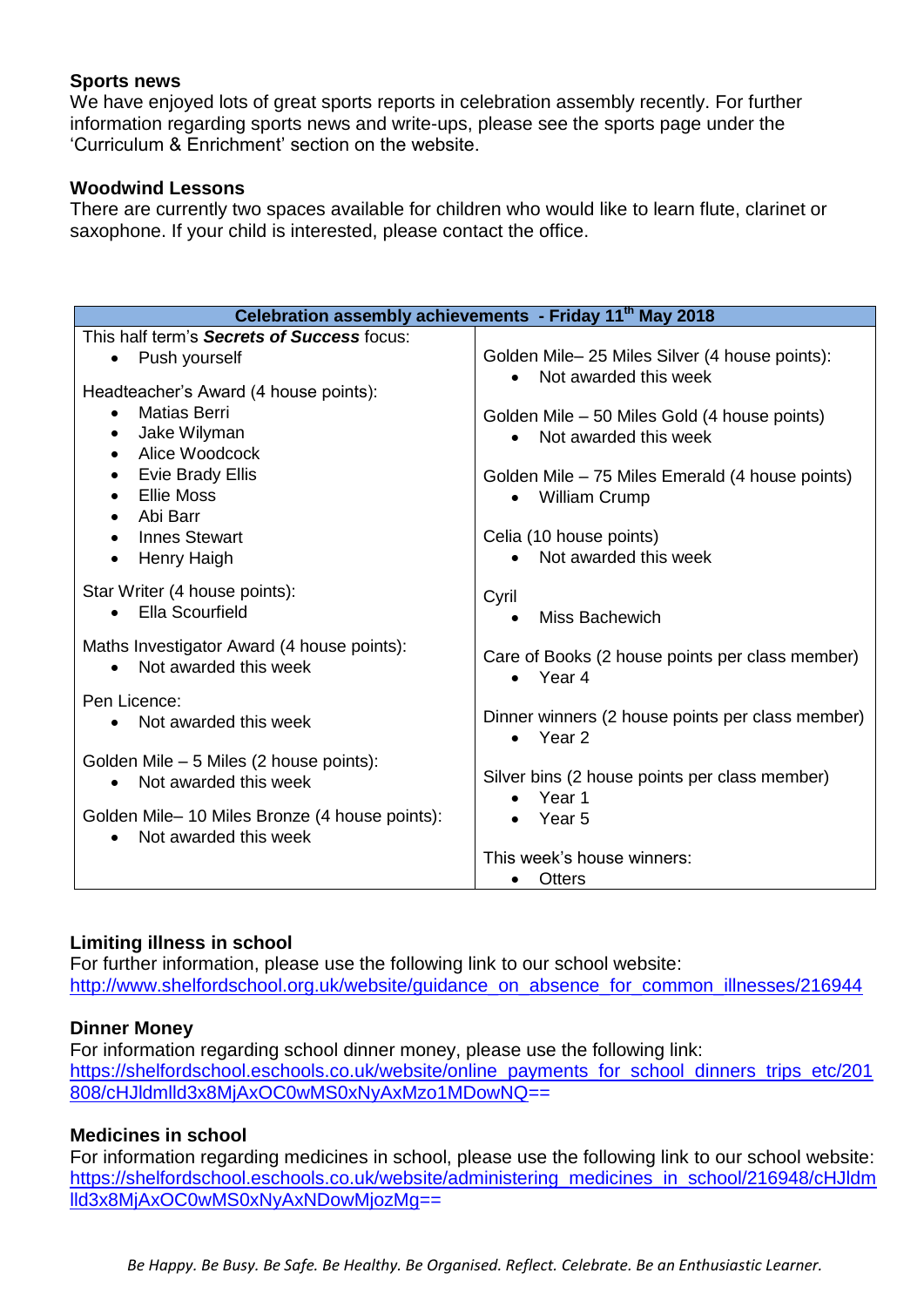## **School Uniform**

For further information, please use the following link to our school website: <http://www.shelfordschool.org.uk/website/uniform/171288>

#### **Payment for book bags, recorders etc.**

When paying for items available from the office, please **bring the correct money** as the office does not keep any petty cash for change. Prices are as follows:

| <b>Book bags</b> £6.00   Recorder books: £4.00   Recorders: £9 or £16   School hats: £2.50 |  |  |  |  |
|--------------------------------------------------------------------------------------------|--|--|--|--|
|--------------------------------------------------------------------------------------------|--|--|--|--|

\*\*\*\*\*\*\*\*\*\*\*\*\*\*\*\*\*\*\*\*\*\*\*\*\*\*\*\*\*\*\*\*\*\*\*\*\*\*\*\*\*\*\*\*\*\*\*\*\*\*\*\*\*\*\*\*\*\*\*\*\*\*\*\*\*\*\*\*\*\*\*\*\*\*\*\*\*\*\*\*\*\*\*\*\*\*\*\*\*\*\*\*\*\*\*\*\*\*\*\*\*\*\*\*\*\*\*\*\*\*\*

# **PTA News: 16th May 2018**



# **\*\*\* Summer Fair: THIS SATURDAY from 2pm! \*\*\***

This Friday (18th May) is a **non-uniform day**! In the morning please bring:

- **Bottle** 'fines' (year 4 team will collect)
- **Plant** donations (PTA team will collect)



Thank you for your donations so far! Can you help with:

- **bric-a-brac**
- **bunting** and **balloons** (in red, white and/or blue)
- flags (large Union Jack and Star Spangled Banner)
- soft toys (in bag labelled 'year 6' before tomorrow (Thurs) please)

Please leave donations in the boxes in the Office, and label anything on loan.

#### **RUNNING TIMES** for the Fair are:

1400 Fair opens, Maypole dancing

1415 Fruit Clavé Samba Band (*kindly sponsored by Woodfines Solicitors*)

1515 Tournaments Club demo

1540 Jazz Dance performance

1600 **Silent Auction** ends (some CRACKING lots! **See brochure attached**)

1615 Raffle draw (Win a Royal Wedding Hamper! See prize list in brochure)

1630 Fair closes



**Volunteers** needed to help with counting between 4-5.30pm (or any time in between!). Contact Holly Gregory on Classlist / [holly.kgregory@gmail.com.](mailto:holly.kgregory@gmail.com) Thank you.

#### **PTA Challenge: Sunday 1st July**

To take part in this year's PTA Challenge, the **London to Cambridge bike ride** on **Sunday 1st July**, see [https://www.bike](https://www.bike-events.co.uk/Ride.aspx?id=631&n=y)[events.co.uk/Ride.aspx?id=631&n=y.](https://www.bike-events.co.uk/Ride.aspx?id=631&n=y)